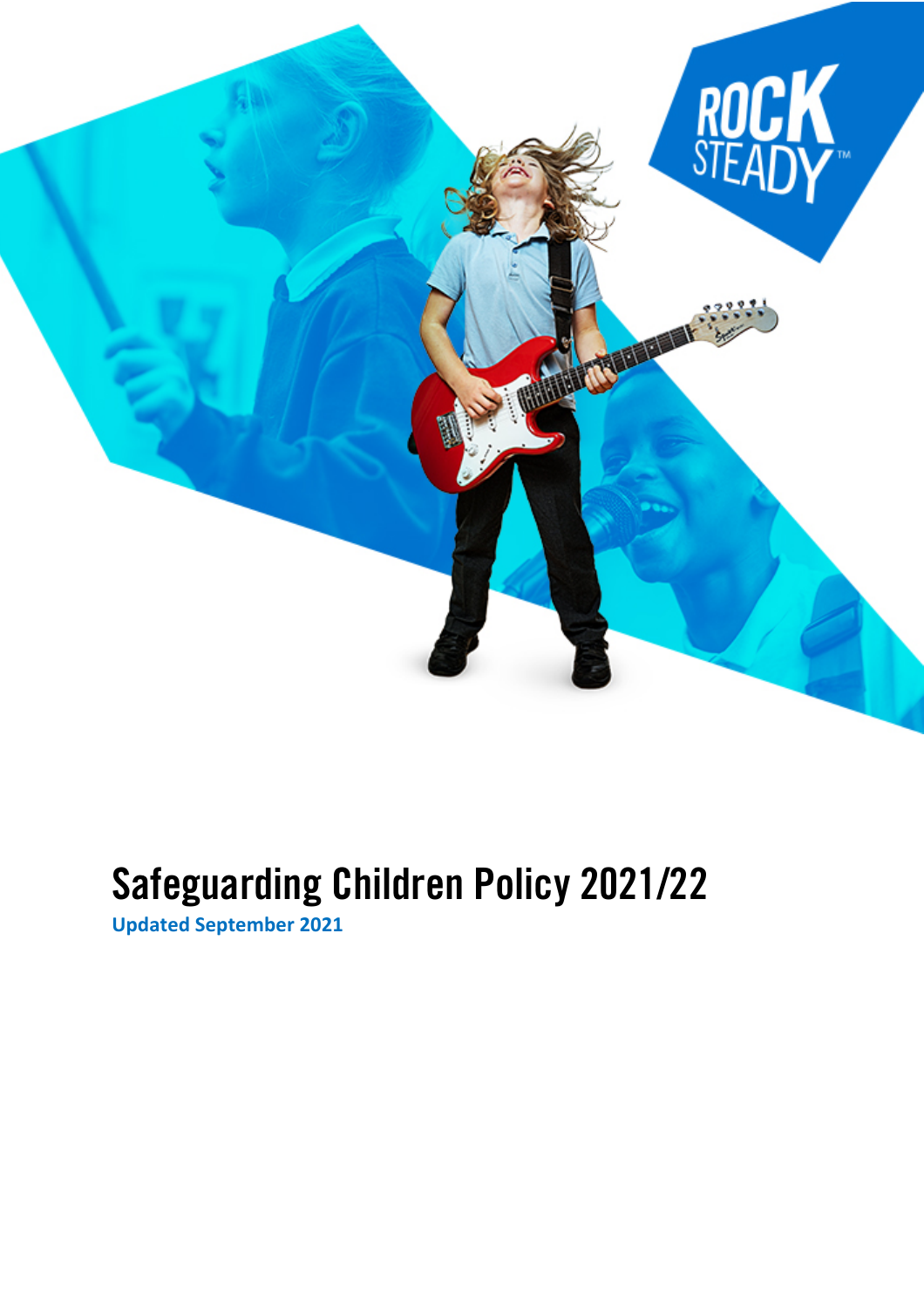# Safeguarding Children Policy 2021/22

**Written in accordance with 'Keeping Children Safe in Education 2021'**

#### **Overview**

Safeguarding and promoting the welfare of children is **everyone's** responsibility. **Everyone** who comes into contact with children has an important role to play.

Rocksteady Music School is committed to building a 'culture of safety' in which the children in our care are protected from abuse, harm and radicalisation.

Rocksteady Music School will respond promptly and appropriately to all incidents or concerns regarding the safety of a child that may occur. Rocksteady Music School's child protection procedures comply with all relevant legislation and with guidance issued by the Local Safeguarding Children Boards (LSCB).

Rocksteady Music School's Designated Safeguarding Person (DSP) is Richard Bushby. The DSP coordinates child protection issues and liaises with our schools and external agencies (eg Social Care, the LSCB and Ofsted). The deputy DSP is Erin Laing. Contact details can be found at the end of this policy.

All teaching staff and managers will also work alongside each schools' own safeguarding policy, reporting any concerns to the designated safeguarding team at that school as well as Rocksteady's own internal designated safeguarding lead.

#### **What is safeguarding?**

For the purposes of safeguarding, a child is anyone under the age of 18.

Safeguarding and promoting the welfare of children is defined by 'Keeping Children Safe in Education 2021' as:

- protecting children from maltreatment;
- preventing impairment of children's mental and physical health or development;
- ensuring that children grow up in circumstances consistent with the provision of safe and effective care; and
- taking action to enable all children to have the best outcomes.

#### **Child abuse and neglect**

Child abuse is any form of physical, emotional or sexual mistreatment or lack of care that leads to injury or harm. An individual may abuse or neglect a child directly, or by failing to protect them from harm.

Abuse is a form of maltreatment of a child. Somebody may abuse or neglect a child by inflicting harm or by failing to act to prevent harm. Children may be abused in a family or in an institutional or community setting by those known to them or, more rarely, by others. Abuse can take place wholly online, or technology may be used to facilitate offline abuse. Children may be abused by an adult or adults or by another child or children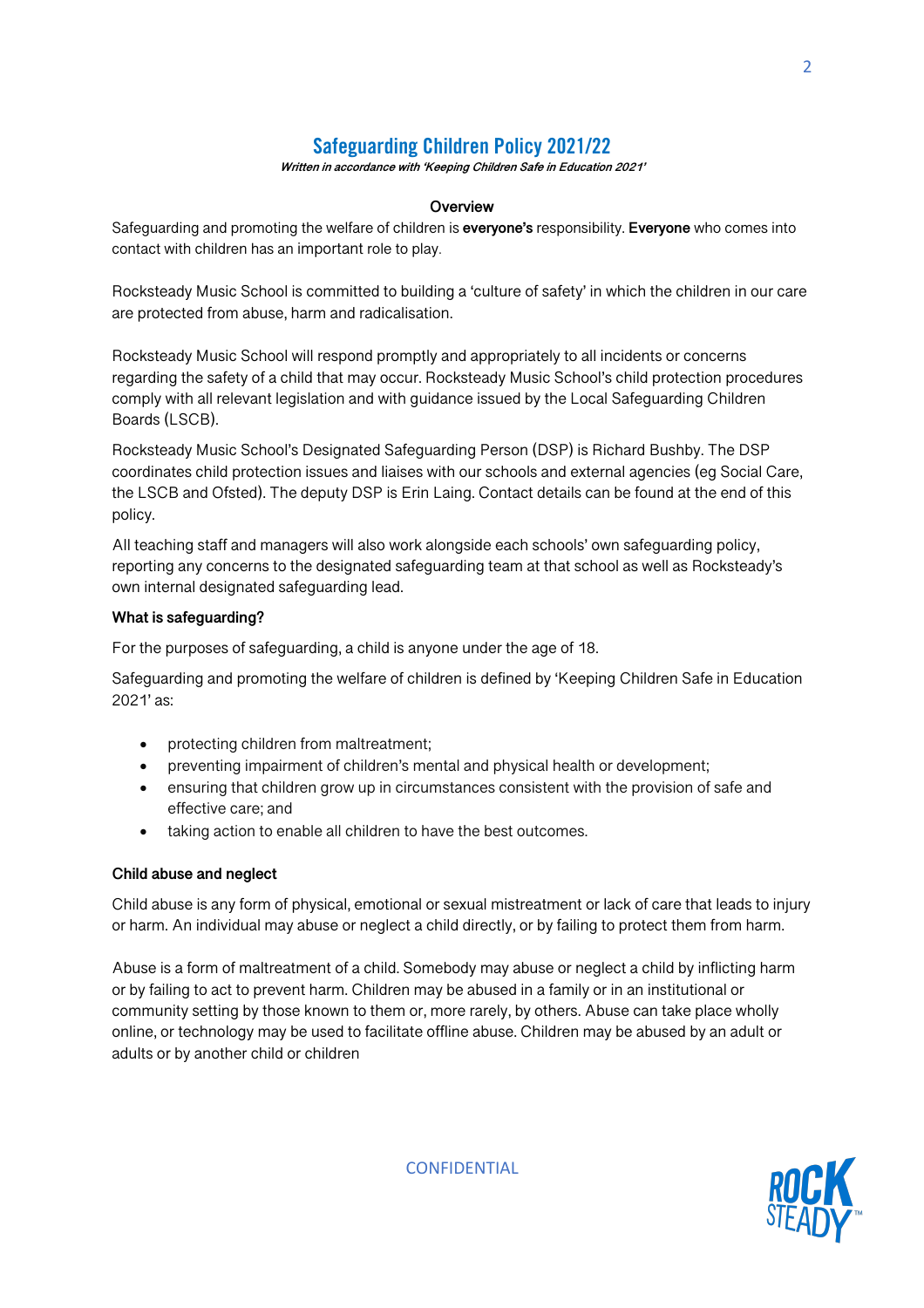#### **Some forms of child abuse and neglect are listed below.**

- Emotional abuse is the persistent emotional maltreatment of a child so as to cause severe and persistent adverse effects on the child's emotional development. It may involve making the child feel that they are worthless, unloved, or inadequate. Some level of emotional abuse is involved in all types of maltreatment of a child, though it may occur alone.
- Physical abuse can involve hitting, shaking, throwing, poisoning, burning, drowning, suffocating or otherwise causing physical harm to a child. Physical harm may be also caused when a parent or carer feigns the symptoms of, or deliberately causes, ill health to a child.
- Sexual abuse involves forcing or enticing a child to take part in sexual activities, whether or not the child is aware of what is happening. This can involve physical contact, or non-contact activities such as showing children sexual activities or encouraging them to behave in sexually inappropriate ways.
- Neglect is the persistent failure to meet a child's basic physical and emotional needs. It can involve a failure to provide adequate food, clothing and shelter, to protect a child from physical and emotional harm, to ensure adequate supervision or to allow access to medical treatment.

All Rocksteady staff should be aware that abuse, neglect and safeguarding issues are rarely stand-alone events that can be covered by one definition or label. In most cases, multiple issues will overlap with one another.

#### **Signs of child abuse and neglect**

Signs of possible abuse and neglect may include:

- significant changes in a child's behaviour
- deterioration in a child's general well-being
- unexplained bruising or marks
- comments made by a child which give cause for concern
- reasons to suspect neglect or abuse outside the setting, eg in the child's home, or that a girl may have been subjected to (or is at risk of) female genital mutilation, or that a child may have witnessed domestic abuse
- inappropriate behaviour displayed by a member of staff, or any other person. For example, inappropriate sexual comments, excessive one-to-one attention beyond the requirements of their role, or inappropriate sharing of images.

All staff should be aware that safeguarding incidents and/or behaviours can be associated with factors outside the school or home life and/or can occur between children outside of these environments. All staff, but especially the designated safeguarding lead (and deputies) should consider whether children are at risk of abuse or exploitation in situations outside their families. Extra-familial harms take a variety of different forms and children can be vulnerable to multiple harms including (but not limited to) sexual exploitation, criminal exploitation, and serious youth violence.

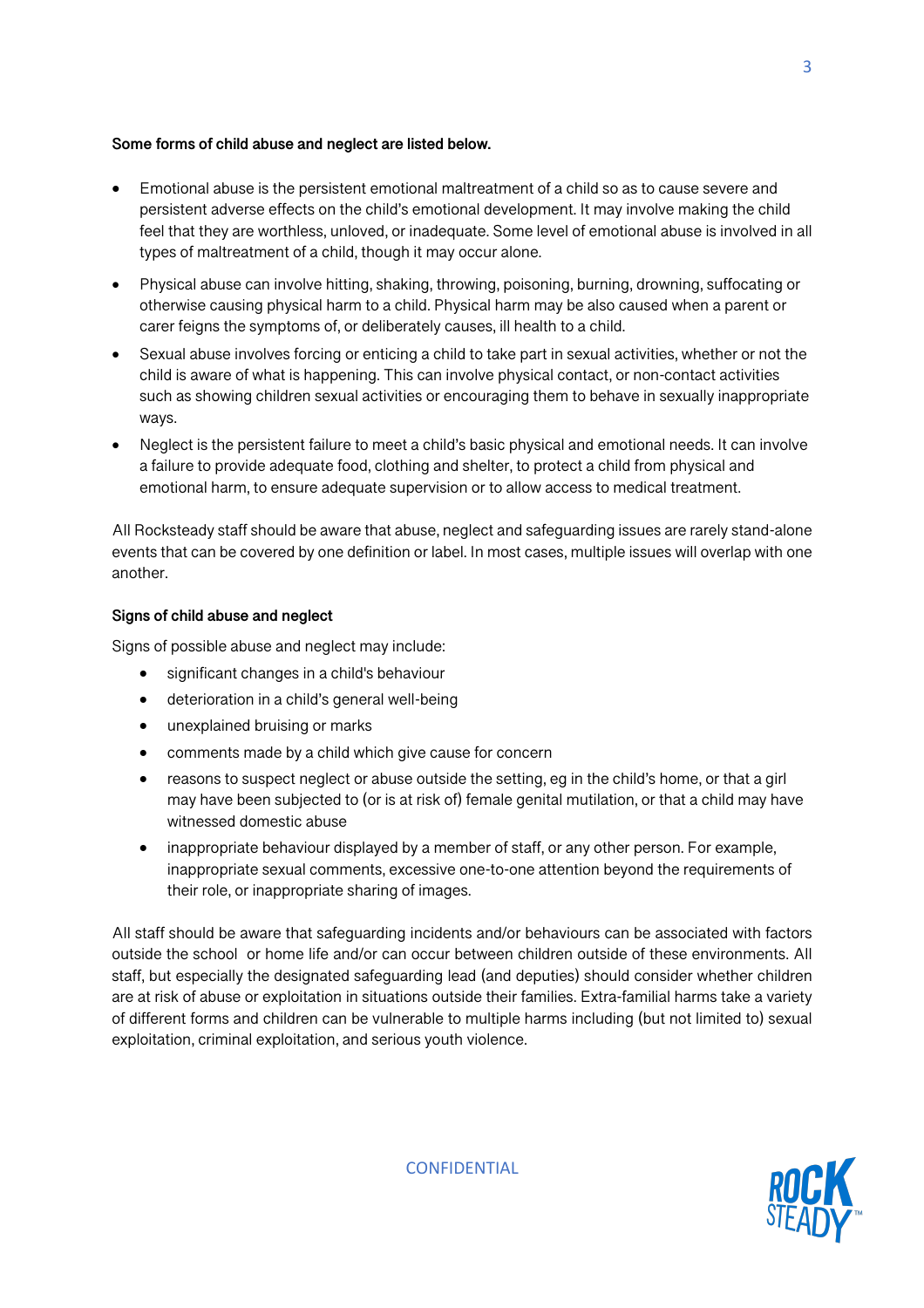## **Child Sexual Exploitation (CSE) and Child Criminal Exploitation (CCE)**

Both CSE and CCE are forms of abuse and both occur where an individual or group takes advantage of an imbalance in power to coerce, manipulate or deceive a child into sexual or criminal activity. Whilst age may be the most obvious, this power imbalance can also be due to a range of other factors including gender, sexual identity, cognitive ability, physical strength, status, and access to economic or other resources. In some cases, the abuse will be in exchange for something the victim needs or wants and/or will be to the financial benefit or other advantage (such as increased status) of the perpetrator or facilitator.

The abuse can be perpetrated by individuals or groups, males or females, and children or adults. The abuse can be a one-off occurrence or a series of incidents over time, and range from opportunistic to complex organised abuse. It can involve force and/or enticement-based methods of compliance and may, or may not, be accompanied by violence or threats of violence. Victims can be exploited even when activity appears consensual and it should be noted exploitation as well as being physical can be facilitated and/or take place online.

\*It is important to note that the experience of girls who are criminally exploited can be very different to that of boys. The indicators may not be the same, however professionals should be aware that girls are at risk of criminal exploitation too. It is also important to note that both boys and girls being criminally exploited may be at higher risk of sexual exploitation.

#### **Mental Health**

All staff should also be aware that mental health problems can, in some cases, be an indicator that a child has suffered or is at risk of suffering abuse, neglect or exploitation.

Only appropriately trained professionals should attempt to make a diagnosis of a mental health problem. Rocksteady staff however, can occasionally be well placed to observe any changes to a child's behaviour and question the reasons behind the changes.

Where children have suffered abuse and neglect, or other potentially traumatic adverse childhood experiences, this can have a lasting impact throughout childhood, adolescence and into adulthood. It is key that if staff are made aware of how these children's experiences, can impact on their mental health, behaviour and education.

If staff have a mental health concern about a child that is also a safeguarding concern, immediate action should be taken.

#### **Peer-on-peer abuse**

Children are vulnerable to abuse by their peers. Peer-on peer abuse is taken seriously by the staff and will be subject to the same child protection procedures as other forms of abuse. Staff are aware of the potential uses of information technology for bullying and abusive behaviour between young people.

Staff will not dismiss abusive behaviour as normal between young people. The presence of one or more of the following in relationships between children should always trigger concern about the possibility of peer-on-peer abuse:

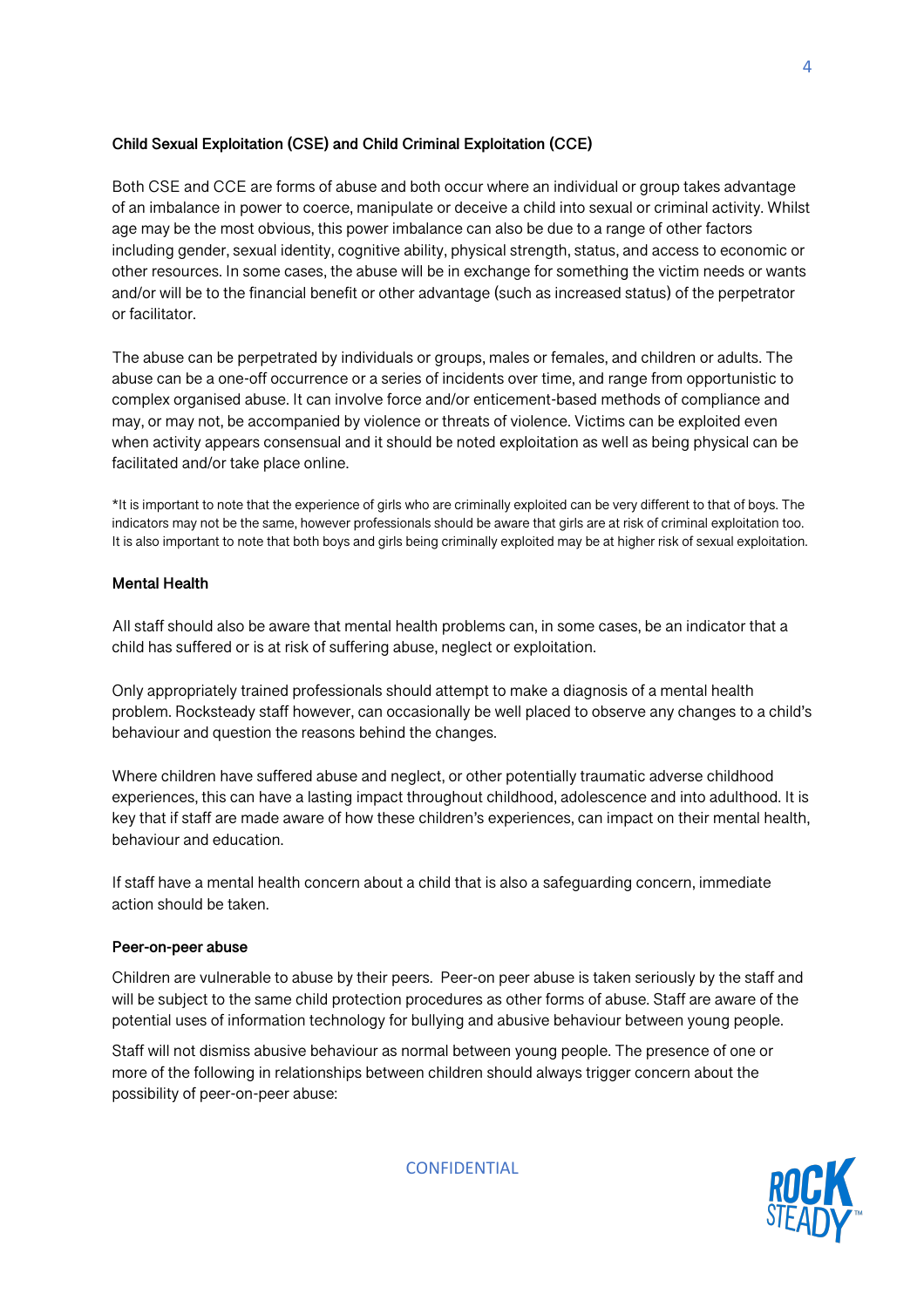- sexual activity (in primary-aged children) of any kind, including sexting, sharing nudes or semi nudes in a sexualised manner
- one of the children is significantly more dominant that the other (eg much older)
- one of the children is significantly more vulnerable that the other (eg in terms of disability, confidence, physical strength
- There has been some use of threats, bribes or coercion to ensure compliancy or secrecy

If peer-on-peer abuse is suspected or disclosed, we will follow the same procedures as set out above for responding to child abuse.

# **Extremism and Radicalisation**

All companies working with children have a legal duty to protect children from the risk of radicalisation and being drawn into extremism. There are many reasons why a child might be vulnerable to radicalisation, including:

- feeling alienated or alone
- seeking a sense of identity or individuality
- suffering from mental health issues such as depression
- desire for adventure or wanting to be part of a larger cause
- associating with others who hold extremist beliefs

# **Signs of Radicalisation**

Signs that a child might be at risk of radicalisation include:

- changes in behaviour, for example becoming withdrawn or aggressive
- claiming that terrorist attacks and violence are justified
- viewing violent extremist material online
- possessing or sharing violent extremist material

If a member of staff suspects that a child is at risk of becoming radicalised, they will record any relevant information or observations on a Logging a concern form and refer the matter to the DSP by email and with a follow up phone call.

# **Rocksteady Reporting Procedures**

# If abuse is suspected or disclosed:

When a child makes a disclosure to a member of staff, that member of staff will:

- respond in a calm manner
- reassure the child that they were not to blame and were right to speak out
- listen to the child but not question them or investigate (eq ask to see other bruises)
- give reassurance that the staff member will take action
- record the incident as soon as possible (see Logging an incident below)
- Refer the disclosure to the school DSP and Rocksteady's DSP as soon as possible

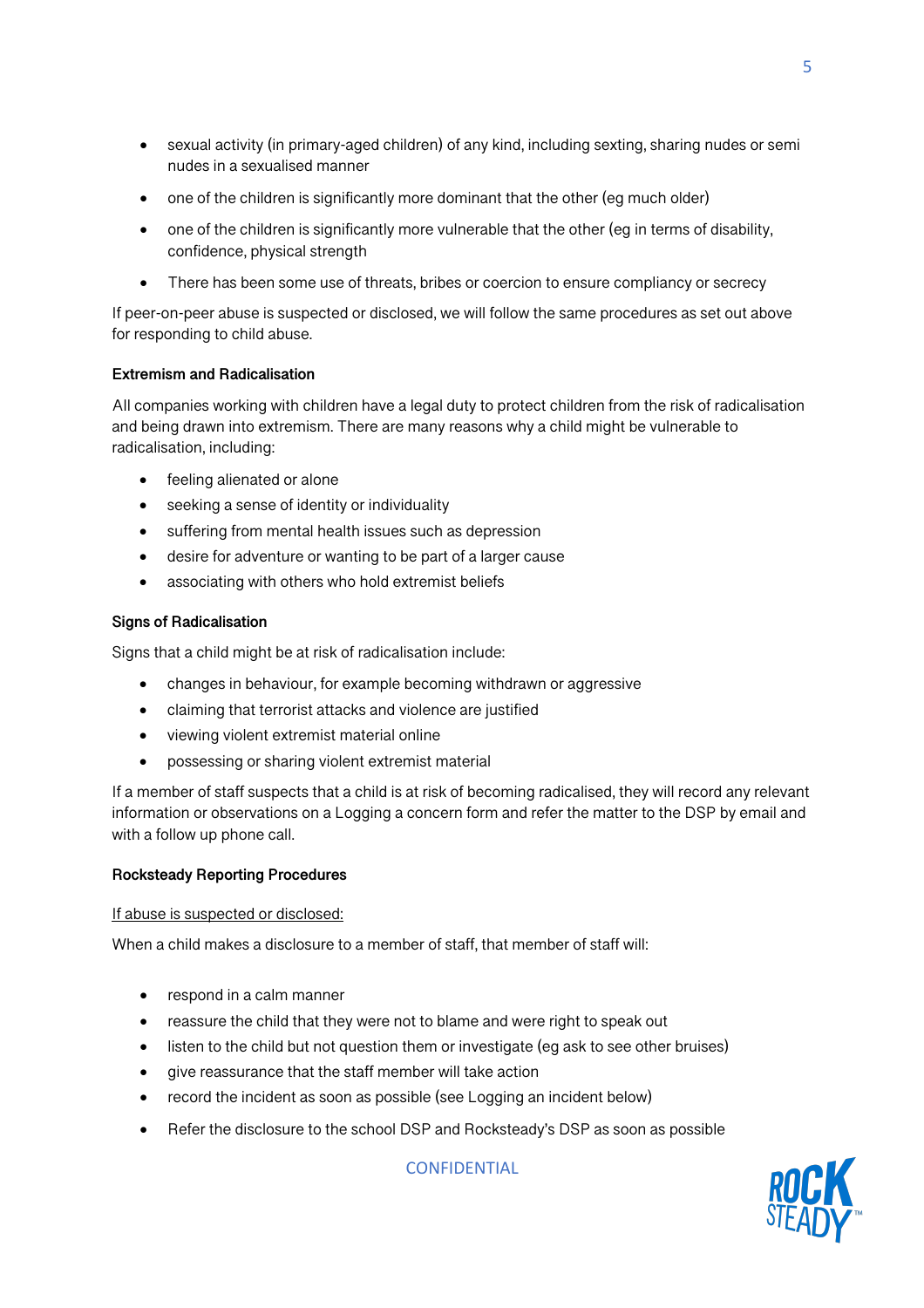If a member of staff witnesses or suspects abuse, they will record the incident straightaway on the 'Logging a Concern' form.

If a third party expresses concern that a child is being abused, we will encourage them to contact Social Care directly. If they will not do so, we will explain that Rocksteady is obliged to, and the incident will be logged accordingly.

Any child who discloses information should be taken seriously, and never made to feel like they are causing a problem by reporting a concern.

#### **Logging a Concern**

Any concern about a child from a member of Rocksteady staff will be reported directly to a school in line with their own safeguarding procedure. It will also be reported to our own internal DSP.

All information about the suspected abuse or disclosure, or concern about radicalisation, will be recorded on the 'Logging a concern' form as soon as possible after the event. The record should include:

- date of the disclosure, or the incident, or the observation causing concern
- date and time at which the record was made
- name and date of birth of the child involved
- a clear and comprehensive summary of the concern/ a factual report of what happened.
	- o If recording a disclosure, you must use the child's own words
- name, signature and job title of the person making the record.

The record will be given to Rocksteady Music School's DSP who will liaise with the school and decide on the most appropriate course of action.

A copy of the 'Logging a concern' form should also be given to the relevant school's DSP.

For immediate concerns about child abuse, the DSP will contact Social Care. The DSP will follow up all referrals to Social Care in writing within 48 hours. If a member of staff thinks that the incident has not been dealt with properly, they may contact Social Care directly. The DSP will also contact the relevant school's DSP to inform them of the referral.

For minor concerns regarding radicalisation, the DSP will contact the Local Safeguarding Children Board (LSCB) or Local Authority Prevent Co-ordinator. For more serious concerns, the DSP will contact the Police on the non-emergency number (101), or the anti-terrorist hotline on 0800 789 321. For urgent concerns the DSP will contact the Police using 999.

#### **Record Keeping**

**All** concerns, discussions and decisions made, and the reasons for those decisions, will be recorded in writing. Information will be kept confidential and stored securely.

Records will include:

- a clear and comprehensive summary of the concern via the 'Logging a Concern' form
- details of how the concern was followed up and resolved
- a note of any action taken, decisions reached and the outcome.

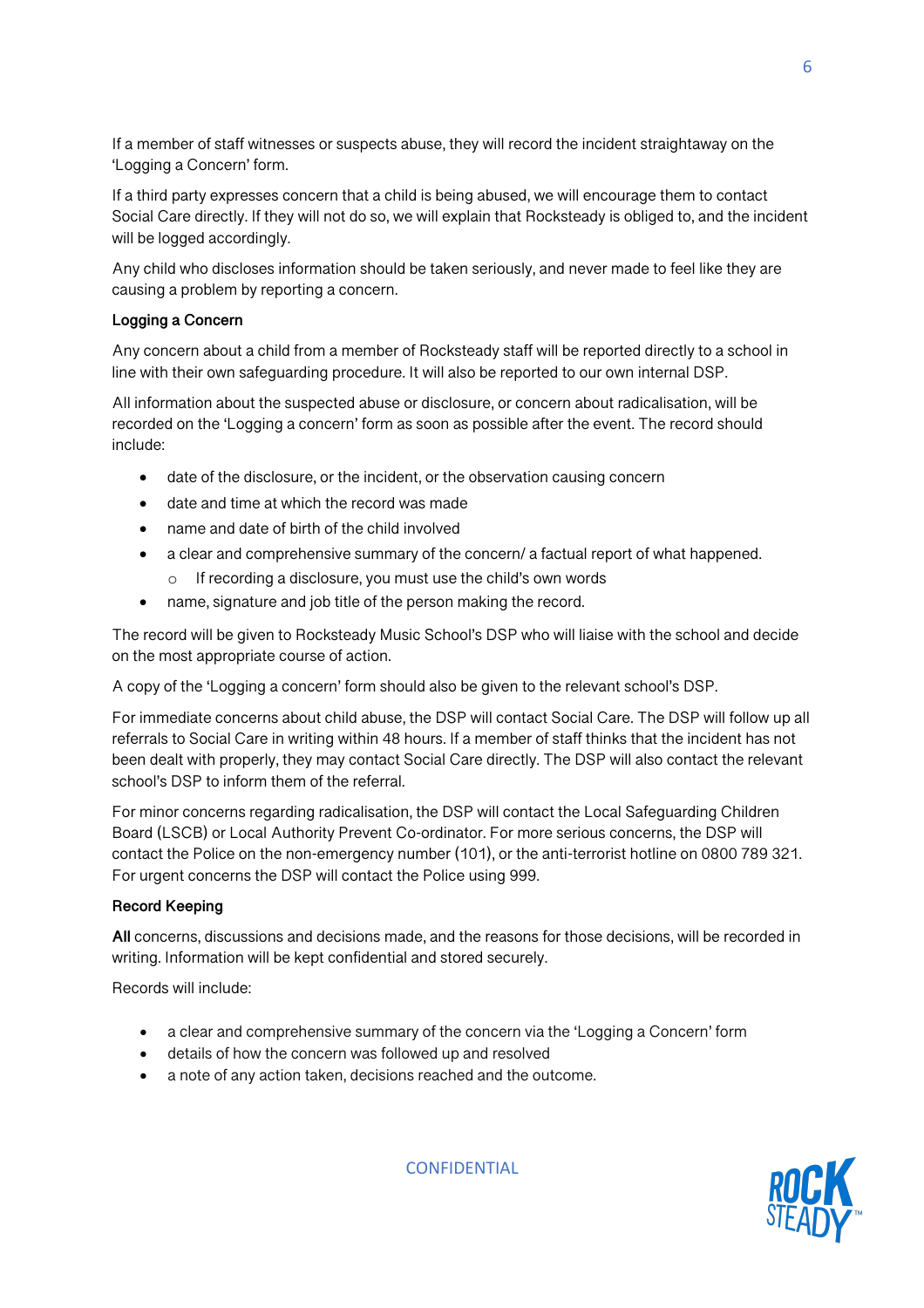# **Allegations Against Staff**

If anyone makes an allegation of child abuse against a member of staff:

- The allegation will be recorded on a Logging a Concern form. Any witnesses to the incident should sign and date the entry to confirm it.
- The allegation will trigger an immediate internal investigation.
- The allegation will be reported to the Local Authority Designated Officer (LADO) and to Ofsted. The LADO will advise if other agencies (eg police) should be informed, and Rocksteady will act upon their advice. Any telephone reports to the LADO will be followed up in writing within 48 hours.
- Following advice from the LADO, it may be necessary to suspend the member of staff pending full investigation of the allegation.
- If appropriate Rocksteady Music School will make a referral to the Disclosure and Barring Service.

#### **Promoting Awareness Among Staff**

Rocksteady Music School promotes awareness of child abuse and the risk of radicalisation through its staff training. Rocksteady Music School ensures that:

- The designated safeguarding person has relevant experience and receives appropriate training in safeguarding and the Prevent Duty, and is aware of the Channel Programme and how to access it
- Safe recruitment practices are followed for all new staff see safe recruitment policy
- All staff have access to a copy of this Safeguarding Children policy, understand its contents and are vigilant to signs of abuse, neglect or radicalisation. Rocksteady staff are required to acknowledge that they have read the policy.
- All staff are aware of their statutory duties with regard to the disclosure or discovery of child abuse, and concerns about radicalisation
- All staff receive basic safeguarding training (Universal safeguarding)
- Rocksteady Music School procedures are in line with the guidance in 'Working Together to Safeguard Children (2018)' and staff are required to read "Keeping children safe in Education Part One" and to sign to acknowledge having read and understood this document
- Staff are also required to read our "Energy Management" Policy and sign to acknowledge having read these policies.

# **Use of iPads, mobile phones and cameras**

Photographs will only be taken of children with their parents' permission. Only cameras or iPads belonging to Rocksteady Music School will be used to take photographs of children. To protect staff and children, personal mobile phones can only be used by staff when children are not present.

# **Recording Media**

Recording videos of children performing in lessons or in a concert to be published on our website is a positive part of Rocksteady culture, and a great way of showing the children (and parents) how much they have progressed. However, it can be a very sensitive issue, both legally and emotionally, and the following must be adhered to by all employees: